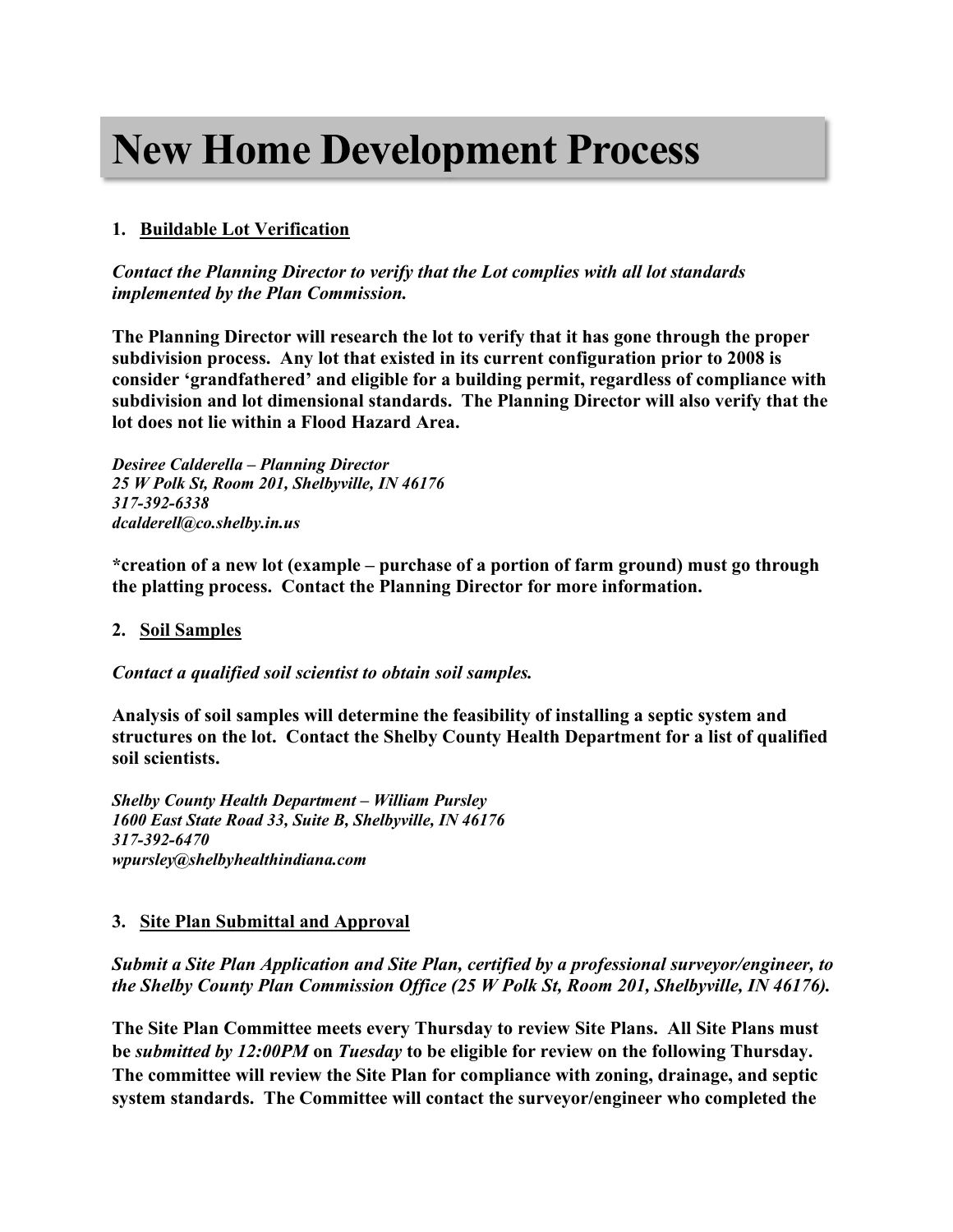**Site Plan with any required revisions.** *Permits will not be issued until each member of the Site Plan Committee has approved the Site Plan***. Refer to the Site Plan Class 2 Application Packet for more information.** 

**The following companies typically submit Site Plans in Shelby County. The Plan Commission recommends that the property owner/builder contact all three companies for quotes and availability.**

*Powell Land Surveying, LLC Space & Sites, LLC Scott Sumerford Jeffery P. Powell, L.S. 317-392-4444 317-401-6050 317-694-6073 design@spaceandsites.com sumerfordsurvey@gmail.com powelllandsurveying@msn.com*

# **4. Septic Permit**

*Obtain a Septic Permit from the Shelby County Health Department.*

**A septic permit is required for all new homes, unless utilizing sewer/water from the Waldron Conservancy District.**

*Shelby County Health Department – William Pursley 1600 East State Road 33, Suite B, Shelbyville, IN 46176 317-392-6470 wpursley@shelbyhealthindiana.com*

## **5. Access Permit**

*Obtain an Access Permit from the Shelby County Highway Department.*

**An Access Permit is for access to the county road and ensures that a proper sized driveway and culverts are installed. On state highways, the access permit must also be obtained from the Greenfield District Office of the Indiana Department of Transportation, 32 South Broadway Street in Greenfield, Indiana 46140 (317-462-7751).**

*Shelby County Highway Department – Diane Haehl 25 W Polk St, Room 206, Shelbyville, IN 46176 317-392-6330 diane.haehl@co.shelby.in.us*

## **6. Improvement Location Permit, Building Permit, Electrical Permit, and Plumbing Permit**

*Obtain an Improvement Location Permit, Building Permit, Electrical Permit, and Plumbing Permit from the Shelby County Building Inspector's Office.*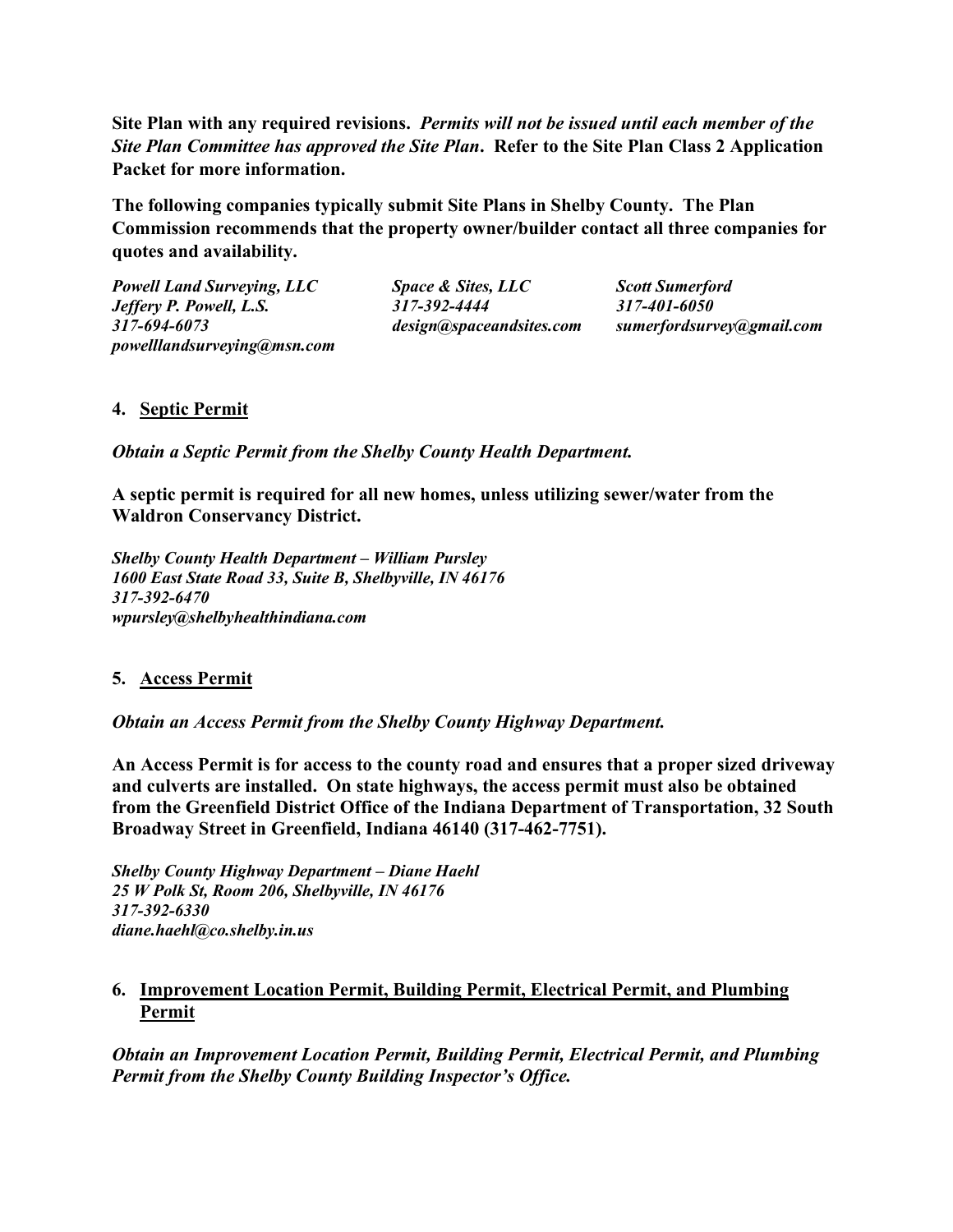**An Improvement Location Permit is required by the Shelby County Unified Development Ordinance and is issued when all standards of the zoning ordinance are met as shown on the approved Site Plan. Building, Electrical, and Plumbing Permits are required and allow for inspection of new construction to ensure it complies with building code. Refer to the Improvement Location Permit Application for more information.**

*Improvement Location Permit, Building, and Electrical Permits* **may be obtained by the Homeowner with submittal of a Homeowner's Affidavit. Refer to the** *Homeowner Affidavit Form* **for more details.**

*Improvement Location Permit, Building, and Electrical Permits* **may be obtained by any Contractor listed with the Shelby County Building Inspector's Office. Refer to the Building Contractor Registration Application for more details.**

*Plumbing Permits* **may only be obtained by Plumbers listed with the Shelby County Inspector's Office. Refer to the Plumbing Contractor Registration Application for more details (exemption - a homeowner may obtain this permit if they will** *reside* **in the home).**

*Shelby County Building Inspector's Office - Jessie Elsrod, Administrative Assistant 25 W Polk St, Room 201, Shelbyville, IN 46176 317-392-6480 jeslrod@co.shelby.in.us*

#### **7. Inspections**

**It is the responsibility of the permit applicant to call all applicable departments and agencies to request necessary inspections at the appropriate times, including the Plan Commission, Inspector's Office, and Health Department. All erosion control devices shall be place in accordance with Article 10 of the Shelby County Storm Drainage, Erosion, and Sediment Control Ordinance. Refer to the Shelby County Inspection Procedures Information sheet for more information.**

*Shelby County Building Inspector's Office - Jessie Elsrod, Administrative Assistant 25 W Polk St, Room 201, Shelbyville, IN 46176 317-392-6480 jeslrod@co.shelby.in.us*

*Shelby County Health Department – William Pursley 1600 East State Road 33, Suite B, Shelbyville, IN 46176 317-392-6470 wpursley@shelbyhealthindiana.com*

**For questions regarding building code, please contact David Adams – Building Inspector**

*Shelby County Building Inspector's Office – David Adams, Building Inspector 25 W Polk St, Room 201, Shelbyville, IN 46176 317-392-6480*